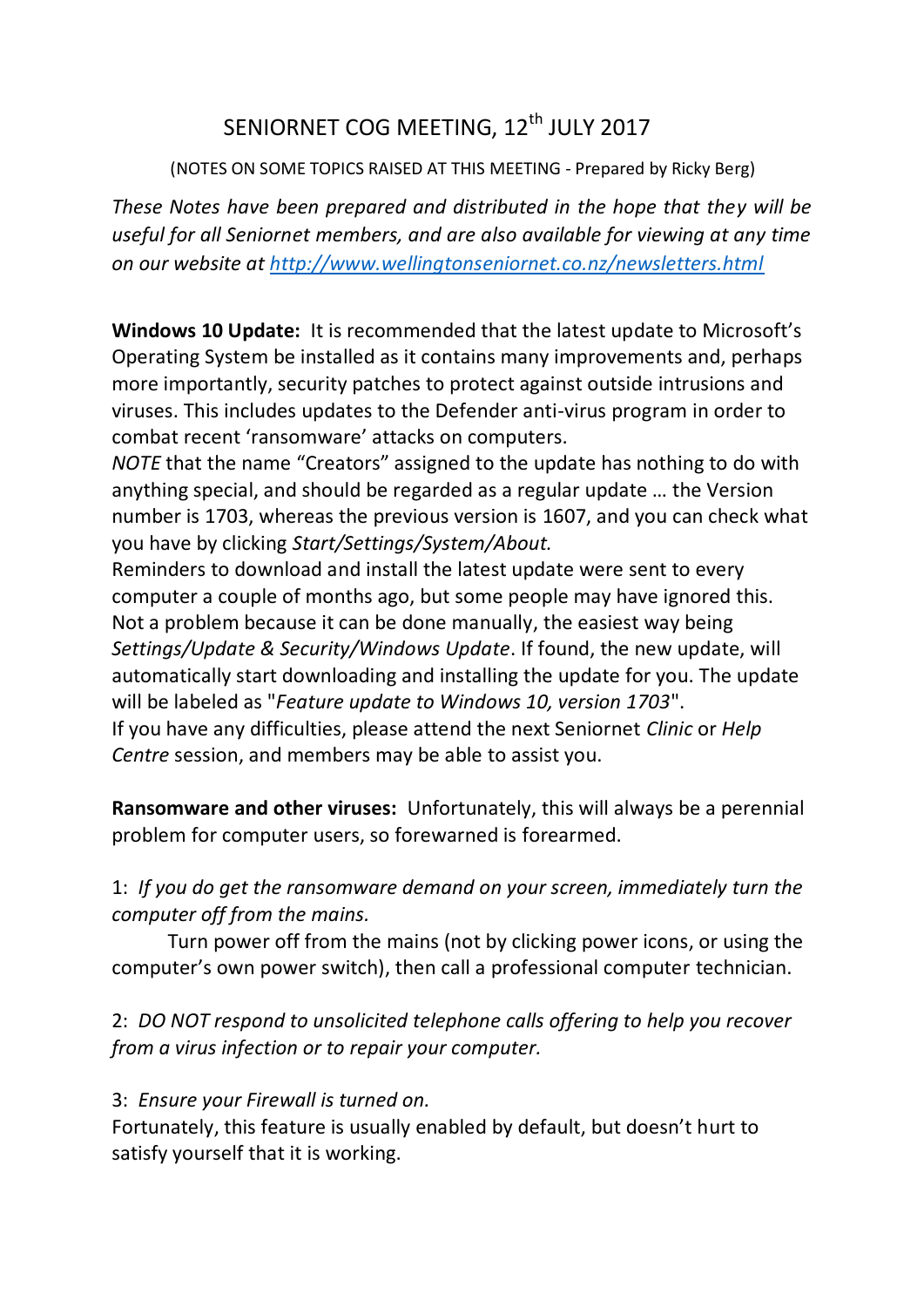## 4: *Ensure that you have an antivirus program installed, operating, and most of all kept up-to-date.*

Many anti-virus programs will automatically update themselves, but again it is wise to ensure that this is being done, and if not, ensure that the latest updates are manually downloaded and installed.

#### 5: *Ensure that you are getting Operating System updates.*

Some people have automatic updates turned off, and probably forget that these patches and updates also include many system security fixes in order to combat virus infections. Either turn automatic updates on, or manually obtain and install all available updates.

# 6: *Ensure that you do not click on any links or attachments in emails from persons you do not know, or unless you trust the source.*

Most antivirus programs include an email scanning feature, so ensure that this is turned on.

## 7: *Ensure you perform regular back-ups.*

The best way to protect your information is to do regular back-ups. A back-up is simply a copy of all your data (pictures, letters etc), which can subsequently be used in case your computer has for any reason ceased to work.

#### 8: *Consider what version Operating System you are using.*

Most viruses and cyber attacks exploit weaknesses in older versions of Operating Systems because they are no longer supported by the manufacturer. It is worth noting that Windows 7 stopped being supported (meaning no security updates or patches for it *and* its inclusive programs) in 2015, and Windows 8 support will cease in 6 months' time.

It was found that many of the corporate computers suffering from the recent ransomware attacks were running old versions of Windows.

For other steps you can take to protect yourself, read the article on Ransomware on our website [Course and Workshop Notes](http://www.wellingtonseniornet.co.nz/course-and-workshop-notes.html) page.

**Reading computer screens:** The default font and point size (meaning the size of the characters you see on your computer screen) are often quite small and in some cases almost illegible.